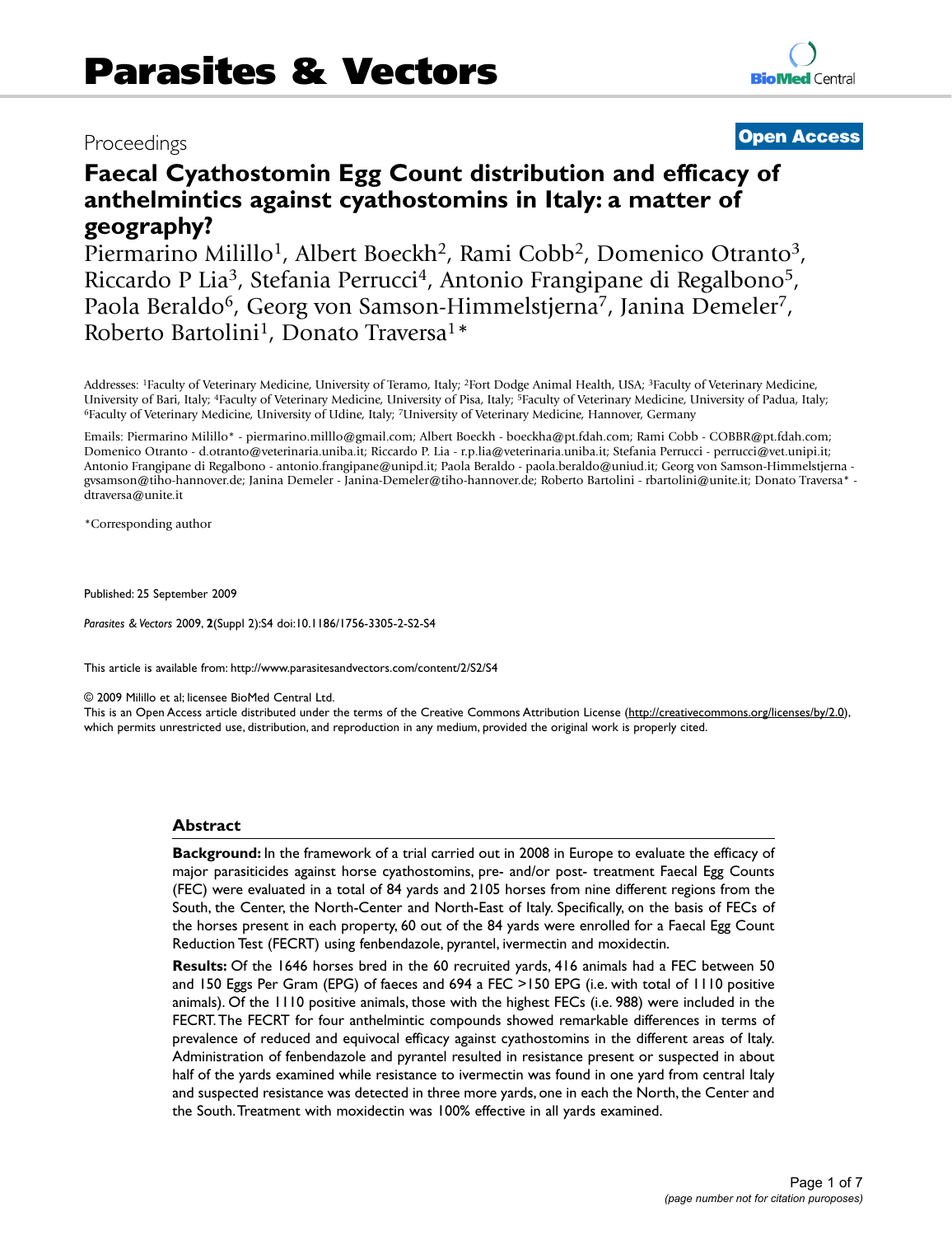**Conclusions:** Cyathostomin populations in the South and the Center of Italy were more susceptible to fenbendazole and pyrantel than the populations present in the Center-North and North-Eastern areas of Italy. Fenbendazole and/or pyrantel were ineffective in almost all properties from the North of Italy.The reasons for such a difference among the Italian regions in terms of FECs and efficacy of antiparasitic drugs are discussed, together with the role that veterinarians, and horse owners and managers should have for effective worm control programs in this country.

#### **Background**

Accurate information on the spread and biology of horse cyathostomins in Italy is scanty and fragmentary though their importance is recognized in equine current practice and populations resistant to the common anthelmintic compounds have been reported in many parts of the world [1]. Infection by cyathostomins has been reported in different Italian regions, e.g. in the North in Lumbardy [2] and Friuli Venzia Giulia [3] regions, and in the Center in Marche [4] and Umbria [5] regions, with prevalence rates up to 100%. Recent studies have also demonstrated the presence of populations resistant to one or more anthelmintics in different regions of the Country [6,7]. A broad study carried out in 2008 has enhanced our knowledge on the presence and diffusion of drug-resistant cyathostomin populations in a large area of the Italian territory. From a total of 84 yards evaluated, only 60 had sufficient number of horses positive by FEC for enrollment in the survey. In these 60 yards, 1646 horses screened by the FEC for the presence of cyathostomins and a total of 988 animals were subjected to a Faecal Egg Count Reduction Test (FECRT) to evaluate the efficacy of the major anthelmintic compounds used in current practice against cyathostomins in our country [7,8]. These yards were located in geographically and socially distinct areas in Southern, Central, Central-Northern and North-Eastern Italy [7,8] and the results found showed differences in both FECs prior to treatment and the efficacy of antiparasitic compounds in the different regions of Italy included in the trial.

Given that information on the epidemiological differences and on the efficacy of antiparasitic drugs against cyathostomins in regions within a country is key to the implementation of effective control measures and for preventing the spread of resistant populations, the aim of the present article is to report and discuss separately such differences in FECs and efficacy of anthelmintic compounds against horse cyathostomins in four different geographical settings of Italy.

#### **Methods**

#### *Yards and animals*

The presence of cyathostomin infection was evaluated in a total of 84 yards and 2105 horses in Italy by faecal egg counts (FEC) on all animals present on each of the properties [8]. A range of different types of farms participated in the survey, including pleasure, sport and training facilities. No animals bred for slaughtering purposes were included in the trial.

On the basis of FECs of the horses present in each property, 60 out of the 84 yards were enrolled for a Faecal Egg Count Reduction Test (FECRT). In particular, a minimum of 12 horses with  $\geq 50$  eggs (cut-off value) of cyathostomins per gram of faeces (EPG) was the criteria used to enrol yards in the FECRT from 9 different Italian regions (Table 1). Of the 1646 horses on the whole bred in the 60 yards, animals with the highest FECs (i.e. 988) were subjected to the FECRT.

#### *Faecal Egg Count Reduction Test*

These 988 horses were subjected to a Faecal Egg Count Reduction Test (FECRT) evaluating the efficacy of fenbendazole (FBZ), pyrantel (PYR), ivermectin (IVM) or moxidectin (MOX) as previously described [7]. Briefly, on Day 0, horses enrolled in each treatment group were treated with either FBZ, PYR, IVM or MOX. Individual faecal samples were collected for each animal at dosing on Day 0 and on Day 14 to determine the individual pretreatment and post-treatment EPG values. Faeces were subjected to a quantitative coproscopic analysis and arithmetic means of the pre- and post-treatment faecal egg counts were used to calculate the group FECR according to the formula FECR=100 \* (1 - FEC posttreatment/FEC pre-treatment). The lower and upper 95% confidence limits using a re-sampling number of 2000 were calculated. The obtained FECRs were categorized for all tested compounds as follows: (I) *resistance present* if FECR <90% and the lower 95% confidence limit (LCL) <90%, (II) *resistance suspected* if FECR ≥90% and/or LCL <90% and (III) *no resistance* if FECR ≥90% and LCL >90%.

For the comparative investigation of cyathostomin egg counts in different geographical regions all pre-treatment individual FECs were conventionally divided in three FEC categories:

- negative FEC (*no shedders*)
- FEC from 50 to 150 EPG (*low shedders*)
- FEC >150 EPG (*high shedders*)

Post-treatment larval cultures from each yard were performed from pooled faecal samples collected from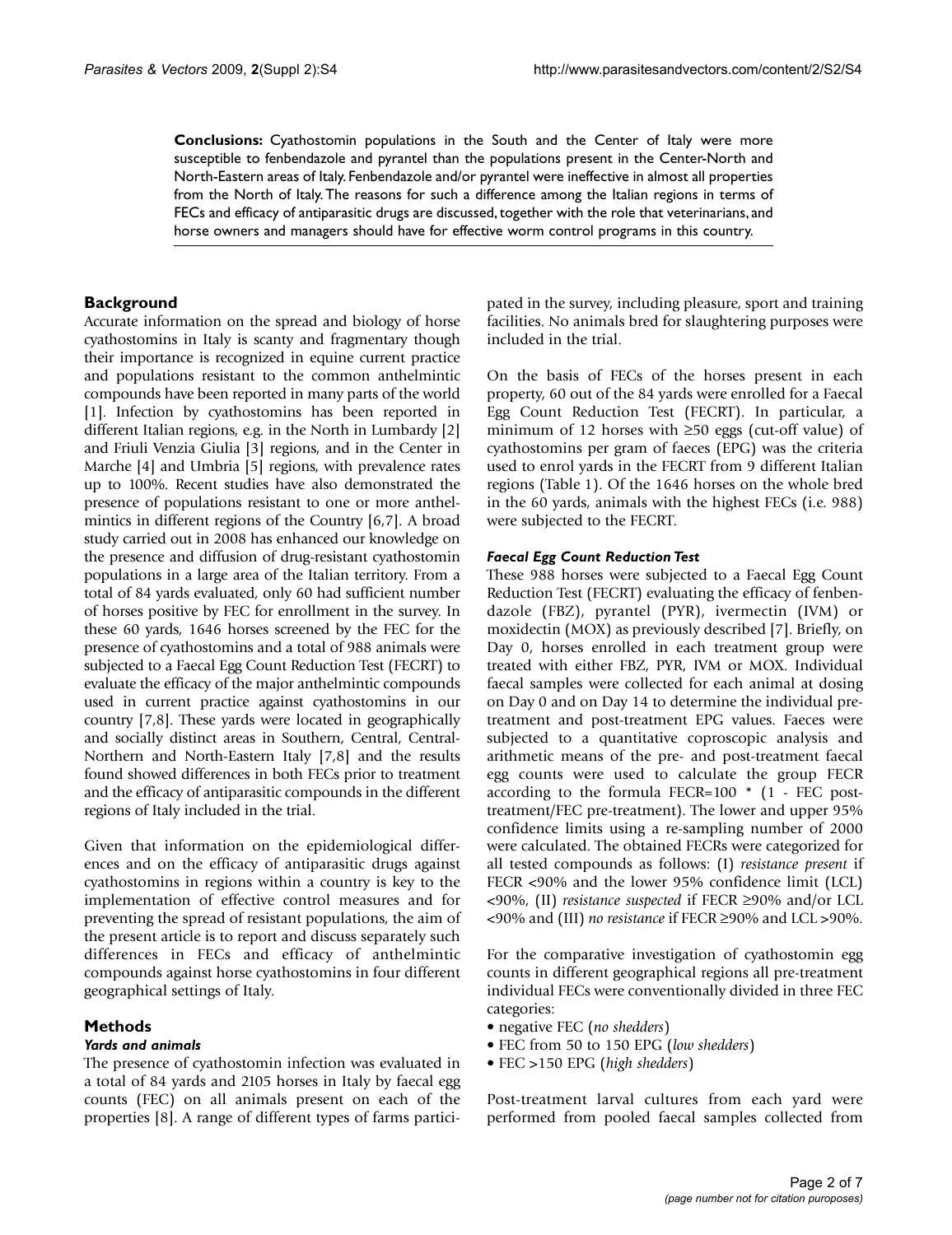| Region                 | Ye | Ht  | Hd  |
|------------------------|----|-----|-----|
| Southern Italy         |    |     |     |
| Calabria               | 6  | 108 | 36  |
| Puglia                 | 8  | 136 | 61  |
| <b>Basilicata</b>      | 6  | 88  | 35  |
| Central Italy          |    |     |     |
| Lazio                  | 9  | 164 | 60  |
| Abruzzo                | 9  | 148 | 127 |
| Umbria                 | 2  | 28  | 36  |
| Central-Northern Italy |    |     |     |
| Toscana                | 10 | 160 | 191 |
| Northern-Eastern Italy |    |     |     |
| Friuli-Venezia Giulia  | 5  | 64  | 77  |
| Veneto                 | 5  | 92  | 35  |
| Total                  | 60 | 988 | 658 |

**Table 1** - Number of horse yards enrolled (Ye) in the Faecal Egg Count Reduction Test in nine regions of Italy. Ht: horse treated in enrolled yards. Hd: horse not treated (i.e. discarded) in enrolled yards.



**Figure 1** Egg of cyathostomins.

each treatment group. Faeces were mixed with oak sawdust and water. Coprocultures were incubated for 10 days at 27°C and after incubation third-stage larvae (L3) were harvested using the baermann technique, examined using a light microscope and identified using morphological keys [9].

## **Results**

No yards negative for cyathostomins were found. Sixty (60) out of 84 (71.4%) properties had a minimum of 12 horses with a  $\geq 50$  EPG cyathostomin FEC (Figure 1), which were recruited for the FECRT.

Of the 1646 horses examined copromicroscopically in the 60 yards recruited for the FECRT, 1110 (67.4%) were infected by small strongyles (536 resulted negative). Of



## **Figure 2**

Percentage of horses negative to cyathostomin eggs (*no shedders*), horses with a Faecal Egg Count from 50 to 150 cyathostomin Eggs Per Gram of faeces (*low shedders*) and horses with a Faecal Egg Count >150 cyathostomin Eggs Per Gram of faeces (*high shedders*) on a total of 1646 animals examined in nine regions of Italy.The 1646 animals were overall kept in 60 yards enrolled for a Faecal Egg Count Reduction Test.

**Table 2** - Number of horses negative for cyathostomins (N), with a Faecal Egg Count from 50 to 150 cyathostomin Eggs Per Gram of faeces and with a Faecal Egg Count >150 cyathostomin Eggs Per Gram of faeces on a total of 1646 animals examined in Southern, Central and Northern Italy.

|        | N   | 50-150 | 150 | Total |  |
|--------|-----|--------|-----|-------|--|
| South  | 95  | 180    | 189 | 464   |  |
| Center | 188 | 131    | 244 | 563   |  |
| North  | 253 | 105    | 261 | 619   |  |
| Total  | 536 | 416    | 694 | 1646  |  |

the 1110 positive horses, 416 (25.3%) had FEC between 50 and 150 EPG and 694 (42.2%) FEC >150 (Figure 2). Table 2 reports the number of horses negative for cyathostomins, with a FEC from 50 to 150 cyathostomin EPG and with a FEC >150 EPG on the total of 1646 animals kept in the 60 yards enrolled in the FECRT.

In the North of Italy the highest percentage of *high shedders* in a single property was detected in yard number 4 from Friuli Venezia Giulia (82%), whereas in yard number 2 of the same region the highest proportion of *low shedders* (51.4%) in this area of the country was found. The lowest presence of *high shedders* and the highest percentage of negative animals were found in Toscana with 15% and 70.4%, respectively, of the horses present in yard number 1. The lowest rate of *no shedding* animals was found in yard number 4 from Friuli Venezia Giulia  $(5.7\%)$ .

In central Italy the percentage of *high shedders* ranged from 14.7% in yard number 6 from Abruzzo to 90% in yard number 6 from Lazio. In the same yards the maximum and minimum rate of low shedders have been detected,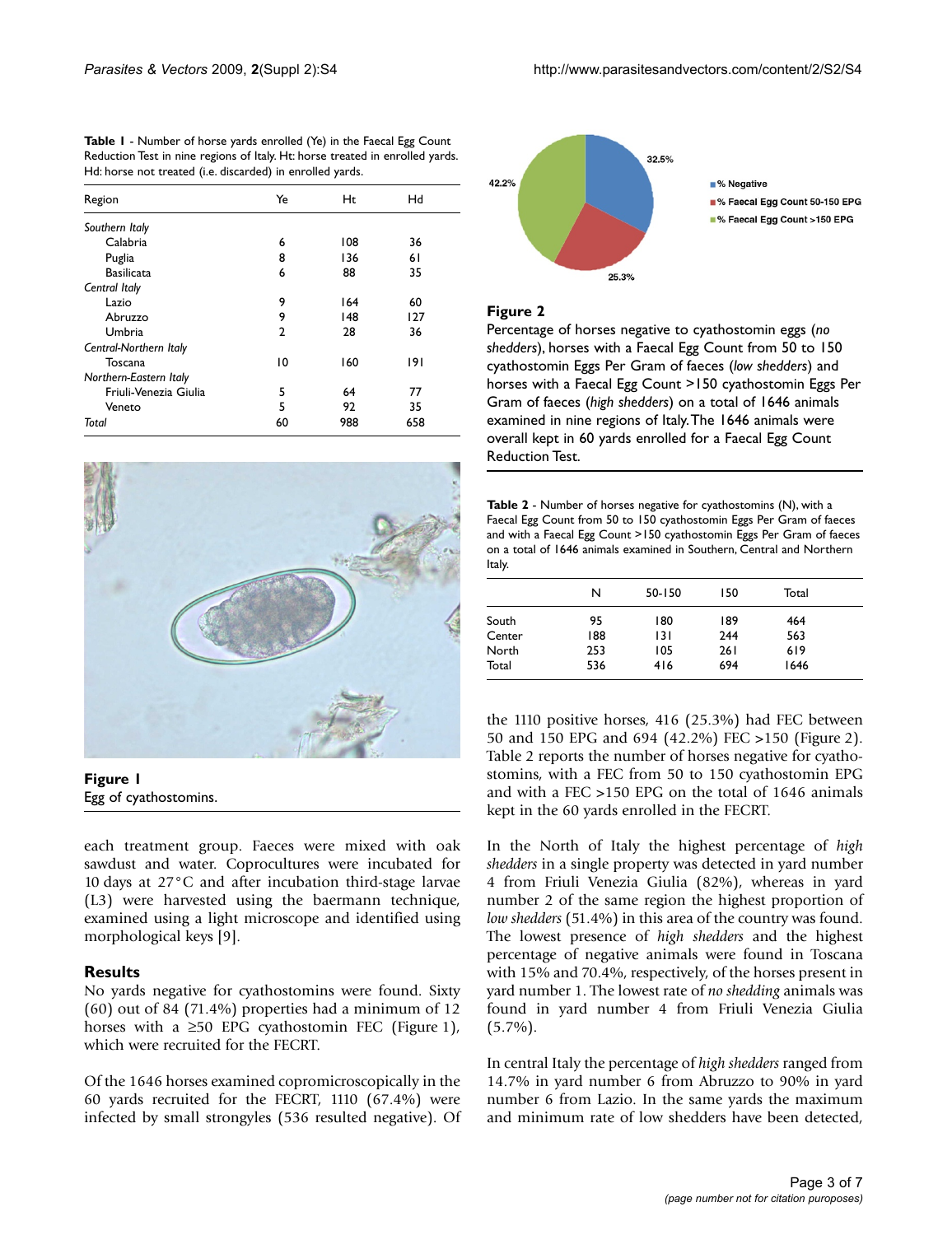i.e. 52.9% and 10% respectively. No negative animals were found in yards nos. 1-6 from Lazio and in yards number 7 and number 9 from Abruzzo. Yard number 7 in Lazio region showed the highest percentage of negative horses (66%).

With regard to Southern Italy, all horses (100%) tested in yards number 1 and number 8 from Puglia and in yards number 1, number 5 and number 6 from Calabria were positive. Yard number 1 from Puglia had the highest percentage of *high shedders* (85%), while the lowest (11.1%) was found in yard number 2 from Calabria. The highest rate (68.8%) of *low shedders* was found in yard number 8 of the former region, while the lowest was registered in yard number 3 from Basilicata.

As far as the results of the anthelmintic efficacy evaluation, all four compounds were tested in 50 yards, where 12-20 sufficient cyathostomin infected horses were available. In 10 properties only PYR, IVM and MOX were evaluated in three treatment groups of four animals each due to the availability of FEC positive horses. Of the positive horses, 988 were overall included in the FECRT, i.e. animals with the highest pre-treatment FECs (Table 1).

Administration of FBZ resulted in *no resistance* in about half of the examined yards, i.e. 23 (46%), while *resistance present* was detected in 19 (38%) yards, and *resistance suspected* in 8 (16%) yards.

*Resistance present* and *resistance suspected* for PYR were found in 18 (30%) and 17 (28.3%) yards respectively, while in the remaining 25 (41.7%) this molecule was active against small strongyles.

Cyathostomin populations resistant to IVM were found in 1 yard (1.7%), specifically in yard number 1 of Abruzzo. The administration of this compound gave results of *resistance suspected* in 3 (5%) more yards, i.e. yard number 5 from Calabria, yard. 3 from Lazio and yard number 2 from Veneto, and *no resistance* in the remaining 56 (93.3%).

Treatment with MOX was 100% effective in all yards examined.

Occurrence of multiple resistance has been found on 10 out of 50 yards (20%), i.e. nine for FBZ + PYR and one for FBZ + IVM.

Evaluation of results for individual horses, showed 0-100% range of efficacy for FBZ, PYR and IVM, while MOX displayed 100% efficacy in all treated yards.

The FECR for the four compounds showed remarkable differences in terms of prevalence of reduced and

| <b>Table 3</b> - Percentage of horse yards (Y) with cyathostomins showing |
|---------------------------------------------------------------------------|
| resistance (R) or suspected resistance (Rs) to fenbendazole (FBZ),        |
| pyrantel (PYR), ivermectin (IVM) and moxidectin (MOX).                    |

| Y            | $% - R/Rs$ |            |            |            |
|--------------|------------|------------|------------|------------|
|              | <b>FBZ</b> | <b>PYR</b> | <b>IVM</b> | <b>MOX</b> |
| South        | 12.5/25    | 15/30      | 0/5        | 0/0        |
| Center       | 44.4/11.1  | 15/30      | 5/5        | 0/0        |
| Center-North | 30/20      | 60/20      | 0/0        | 0/0        |
| North        | 100/0      | 60/30      | 0/10       | 0/0        |

equivocal efficacy in the different geographic areas of Italy. In fact, the cyathostomin populations in the South and the Center were found to be more susceptible to FBZ and PYR than the populations present in the Center-North and North-Eastern areas of the peninsula (Table 3). In fact, in the Center of Italy, resistance to FBZ was detected in almost all yards from Lazio (7 out of 9) while in Abruzzo and Umbria the efficacy of the same compound was reduced or equivocal in only three out of ten properties. FBZ and PYR were found to be ineffective in almost all properties from the northernmost regions of Italy and, in particular, FBZ was not effective in any yard from the area and PYR effective in only one. In all but one yard from the same area multiple resistance to FBZ and PYR was found (Table 3).

## **Discussion and conclusions**

This survey demonstrated that resistant cyathostomin populations to FBZ and PYR are present in Italy, with different occurrence rates according to the four areas included. Worthy of note are also the reports of reduced efficacy for IVM (i.e. one yard with <90% efficacy and three more properties with <100% efficacy) and the presence of parasitic populations with limited susceptibility to more than one anthelmintic compound. These results are the first evidence for reduced efficacy of IVM in controlling small strongyles in Italy [2-5]. Interestingly in 2007 cases of <100% efficacy of ivermectin were found in Italy [6], that now can be considered as earlier indications of developing resistance to IVM in Italian pupulations of small strongyles. Conversely, MOX was found to be 100% effective in treating the infection caused by cyathostomins in all regions tested [7,8].

With regard to the differences of drug efficacy in different areas, both FBZ and PYR showed variable ranges of activity in the regions included in the study.

The administration of FBZ in North-Eastern Italy was ineffective in all tested yards and levels of reduced/absent efficacy of PYR were detected in 9 out of 10 properties, indicating that cyathostomin populations resistant to benzimidazoles (BZs) and also tetrahydropirimidines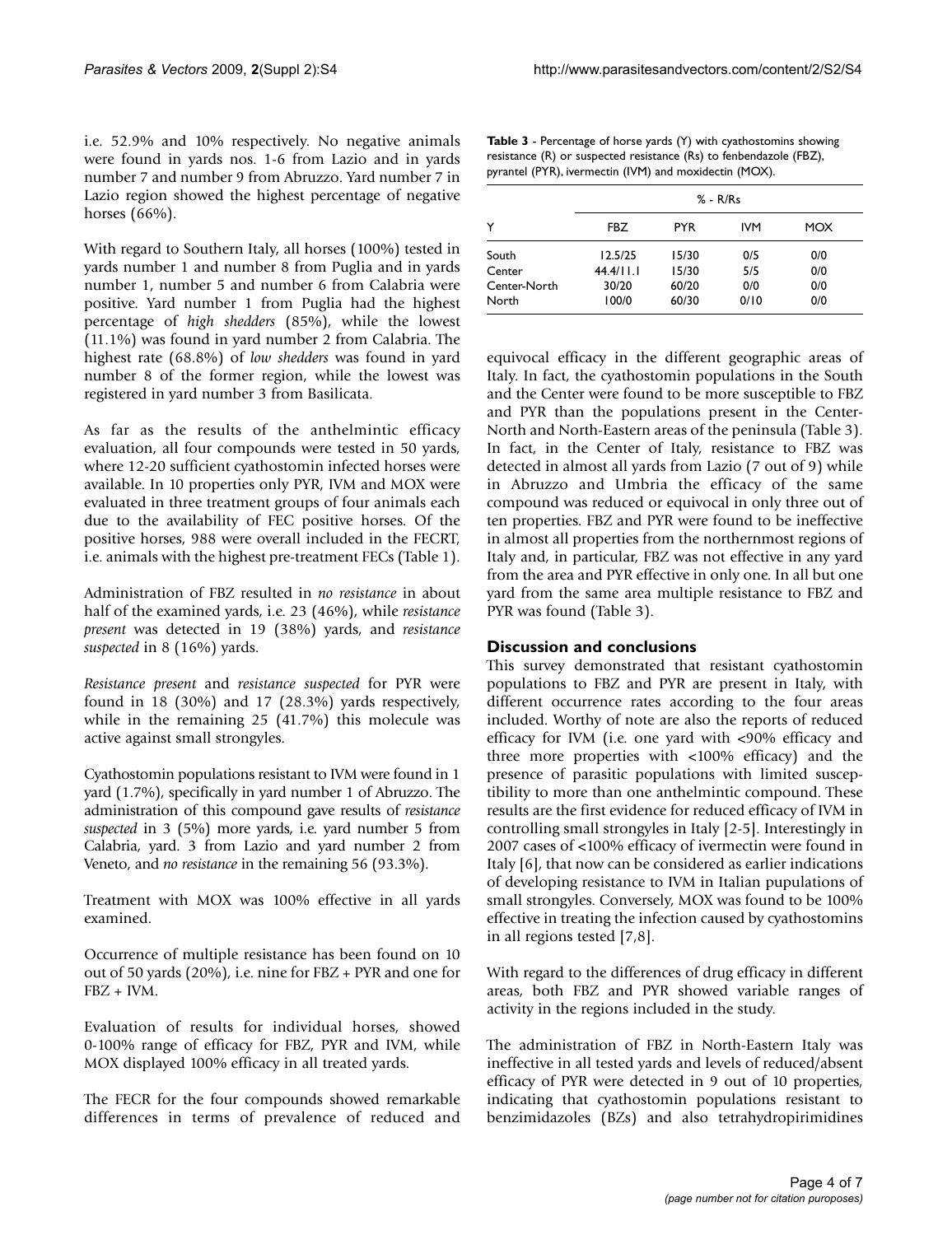(THP) are consistently present in the investigated area. Moreover, a single-dose of macrocyclic lactones (MLs) was effective (FECR=100%) in all examined yards, with the only exception of one property where the efficacy of IVM was 94%.

Both the prevalence of horses shedding cyathostomin eggs and the occurrence of resistance to commonly used products mean that currently administered worm control programmes are not providing optimal control of worm parasites, even in operations where horses are valued and cared for by their owners.

Factors to consider in understanding the basis of the high prevalence of resistance to FBZ and PYR detected in this survey in north-eastern Italy could include prior anthelmintic treatment practices and factors such as underdosing and over-use of products. The life cycle of small strongyles may be poorly understood by horse owners, many of whom implement worm control programmes without input from veterinarians. As a consequence there is an erroneous perception of owners to that more frequent treatments may be beneficial in protecting animals from strongyles than are actually needed based on the life cycle and epidemiology. Yards with detected or suspected resistance reported administering four or more anthelmintic treatments to their horses annually. Treatment of all horses at the same time is a common practice. This management approach of the owners may particularly be due to the fact that the vast majority of horses bred in the North of Italy are for pleasure and sport, thus with high economic value and a focus on performance. Worm infestation was recognised as having detrimental effects. Moreover, in the investigated farms the removal of faeces from paddocks and mixed grazing with other animals are not carried out by breeders, both of which have been recommended as techniques for reducing worm challenge and thus reducing the necessity for frequent anthelmintic treatments. Conversely, *off label* use of anthelmintic treatment and/or daily feeding of low dose of THPs were not reported by the owners so these practices can be excluded as contributing to the higher prevalence of anthelmintic resistance found in this region.

An interesting observation is that single or multiple resistance to FBZ and/or PYR was seen in yards (6/10) with a higher percentage (>50%) of animals shedding high levels of faecal egg counts (>150 epg), while resistance only to FBZ was observed in one out of two yards with lower proportion  $\left\langle \langle 1/3 \rangle \right\rangle$  of low egg shedders (≤150 epg). These results confirm that blanket treatments without knowing the resistance status of worms is not a good strategy for control and highlight the importance to promote routine FECs and veterinary advice to identify the horses needing an anthelmintic treatment, in order to assure both horse health and the maintenance of susceptible *refugia*. Horses identified as low shedders will not require treatment as frequently as those in the high shedding category. These horses, if known as carriers of drug-susceptible nematodes, when left untreated at a time when others in the herd require anthelmintics, will provide a source of eggs from unexposed nematodes to provide a useful dilution of resistant cyathostomin genotypes on pasture, without contributing significantly to increasing pasture contamination and overall challenge. In this survey, owners did not report the use of screening FECs to obtain guidance for possible control programmes against cyathostomin infections. However, in yards where the greater part of the cyathostomin population is present in a high proportion of animals and resistance to FBZ and/or THPs is detected/suspected, it is essential to avoid use of FBZ and/or PYR. The choices of alternative treatments are limited, and strategies to preserve the efficacy of MLs must be implemented as a matter of priority. Little is known about the mechanisms of resistance of cyathostomins to the MLs in horses, although published investigations into such mechanisms in strongyle parasites of ruminants show there are marked differences in rates of selection, and both quantitative and qualitative genetic changes resulting from exposure to IVM vs. MOX. For instance, selection for resistance in *Haemonchus contortus* in sheep was shown to occur more quickly to IVM than MOX when the parasite was exposed to sub-therapeutic levels of either compound, and IVM resistant parasites also showed reduced susceptibility to MOX, although this compound remained fully effective at the recommended commercial dose rate. IVM has been shown to be a substrate for P-glycoproteins, a recognized pathway used by other drug resistant pathways, while MOX is significantly less susceptible to P-glycoprotein transport, by orders of magnitude. IVM-resistant strongyle parasites have been shown to over express P-glycoproteins. The complexity of ML resistance has been further highlighted by recent publications that have identified a possible relationship between macrocyclic lactone and benzimidazole anthelmintic selection [10-20].

The seriousness of concerns about anthelmintic resistance has led to some speculation that MOX-based anthelmintics should be held in reserve, and used only as a last resort to control parasites only after IVM resistance has occurred. In the absence of any information to indicate ML resistance in equine small strongyles is mechanistically different from the mechanisms identified in ruminant strongyles, such speculative advice is likely to lead to accelerated selection for resistance to both available ML compounds. The preferred option based on current state of scientific knowledge is to use MOX appropriately, taking into account the extended recommended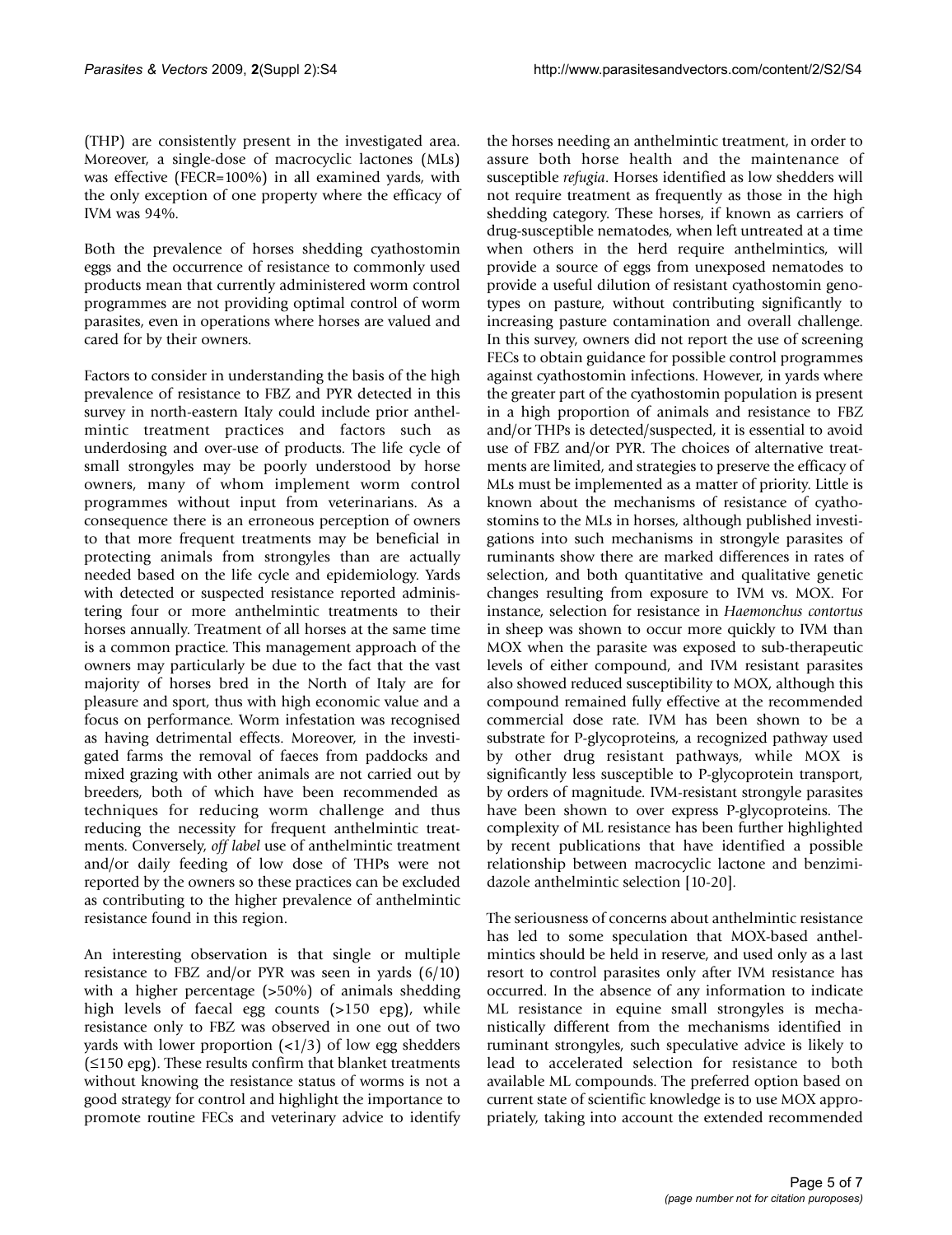re-treatment interval which allows effective worm control through fewer treatments than would be required with IVM. The importance of treatment frequency in the selection for resistant cyathostomins was re-enforced by the findings in regions of Center and South, as discussed below.

In central Italy it is interesting to note that while FBZ was ineffective in almost all yards from Lazio region, this was not the case in the other two regions. This apparent discrepancy may be accounted for by the fact that, similarly to the South of the Country (see below), several horse yards in Abruzzo and Umbria do not usually perform a control worm program and/or have animals for slaughtering purposes. Thus, the parasitic populations in this territory are not subjected to a high selection pressure by anthelmintic drugs. Conversely, almost all properties from Lazio region were infected by FBZ-resistant cyathostomins and this can be due to the fact that the owners and veterinarians of the region had widely adopted the program to treat all the animals present on the property at least 6 times per year without any FECs before, thus promoting the pressure for the drug-resistance [6]. This is mainly due to the erroneous perception that the number of treatments is related to the health and welfare of the horses, especially in sport, training and breeding facilities, that are diffused in Lazio region of central Italy. The low efficacy of the widely used FBZ is reflected also by the fact that in 6 out of 9 yards from Lazio regions no animals resulted negative for cyathostomin eggs. Repeated treatment with a compound that cyathostomins are resistant to does not benefit the horse but simply results in increasing pasture contamination, increased resistance levels and worm challenge.

With regard to Southern Italy, percentages of resistance to FBZ and PYR showed lower rates than found in the other regions examined in Italy. Such a difference may be explained by the fact that, usually, in the southermost regions of our country farmers and veterinarians administer an anthelmintic compound only once or twice per year. Moreover, horses are imported in the South of Italy from different countries of Eastern Europe (e.g. Bulgaria, Rumania, Poland and Montenegro) for slaughtering purposes and meat consumption. While some of these imported horses are immediately destined for the abattoirs, in most cases the majority of the remainder (especially foals and yearlings) are locally held on properties for about 4-8 months without any anthelmintic treatment. Therefore, such a picture could lead to the hypothesis that the cyathostomin populations present in Southern Italy are subjected to a low selection pressure due to the lower use of antiparasitic treatments and that the small strongyle populations present on pasture and in horse yards of the south of Italy are composed of parasitic individuals mostly susceptible to the different parasiticides.

In conclusion, the situation depicted by the analysis of the FECs and FECRT in four different geographical areas of Italy demonstrates that the distribution of cyathostomins resistant to anthelmintic compounds is different in the different regions. The results are representative of the general situation in the surveyed regions, as yards and properties that were enrolled in the study are representative of the general social and economic situation of the region where they are located.

The regional variations in the results are likely due to differences in terms of practice management by owners and veterinarians and in the use of anthelmintics in the different areas even though further studies are warranted to confirm these differences. Therefore, it is crucial that owners, managers and veterinarians from Italy should be aware of the biological and epidemiological features of the infection by small strongyles in their regions, in order to plan appropriate worm control programs in the animals bred in the managed yards.

## **Competing interests**

Fort Dodge Animal Health provided financial and logistic support to this study. The authors declare that there are no competing interests and that the conceptual design, the conduct, the interpretation or any other scientific aspect of the study have not been influenced by the FDAH support.

## **Authors' contribution**

PM: Participated in the faecal sampling, coordinated and conducted the copromicroscopical analysis and contributed in drafting the manuscript. AB: Initiated the study and contributed to the design of the study. RC: Initiated the study and contributed to the design of the study. DO: Participated in yards enrolment and faecal sampling. RPL: Participated in yards enrolment and faecal sampling. SP: Participated in yards enrollment and faecal sampling. AFdR: Participated in yards enrollment and faecal sampling. PB: Participated in yards enrollment and faecal sampling. GvSH and JD: Contributed to the design of the study, participated in the statistical analysis and in drafting the manuscript. RB: Participated in the copromicroscopical analysis. DT: Contributed to the design of the study, was responsible for the study and for the copromicroscopical analysis of all faecal samples, and drafted the manuscript

#### **Acknowledgments**

The Authors thank all the horse owners/farmers and the veterinary practitioners, specifically C. Basile, G. Benvenuti, M. Boschi, E. De Angelis, S. Di Maria,A. Ducci, S. Genero, G. Incastrone, R. Leone,A. Leto, G. Mazzotta, F. Pagano, F. Parente, D. Pellegrini,V. Ricci, M. Spinelli who kindly collaborated in this trial. The Authors are grateful to R. Codolo, V.D. Tarallo and to all students at the Faculty of Veterinary Medicine of Teramo who participate in the activities of the Team of Parasitology and Parasitic Diseases.This paper is dedicated to the people and animals of Abruzzo region of central Italy.